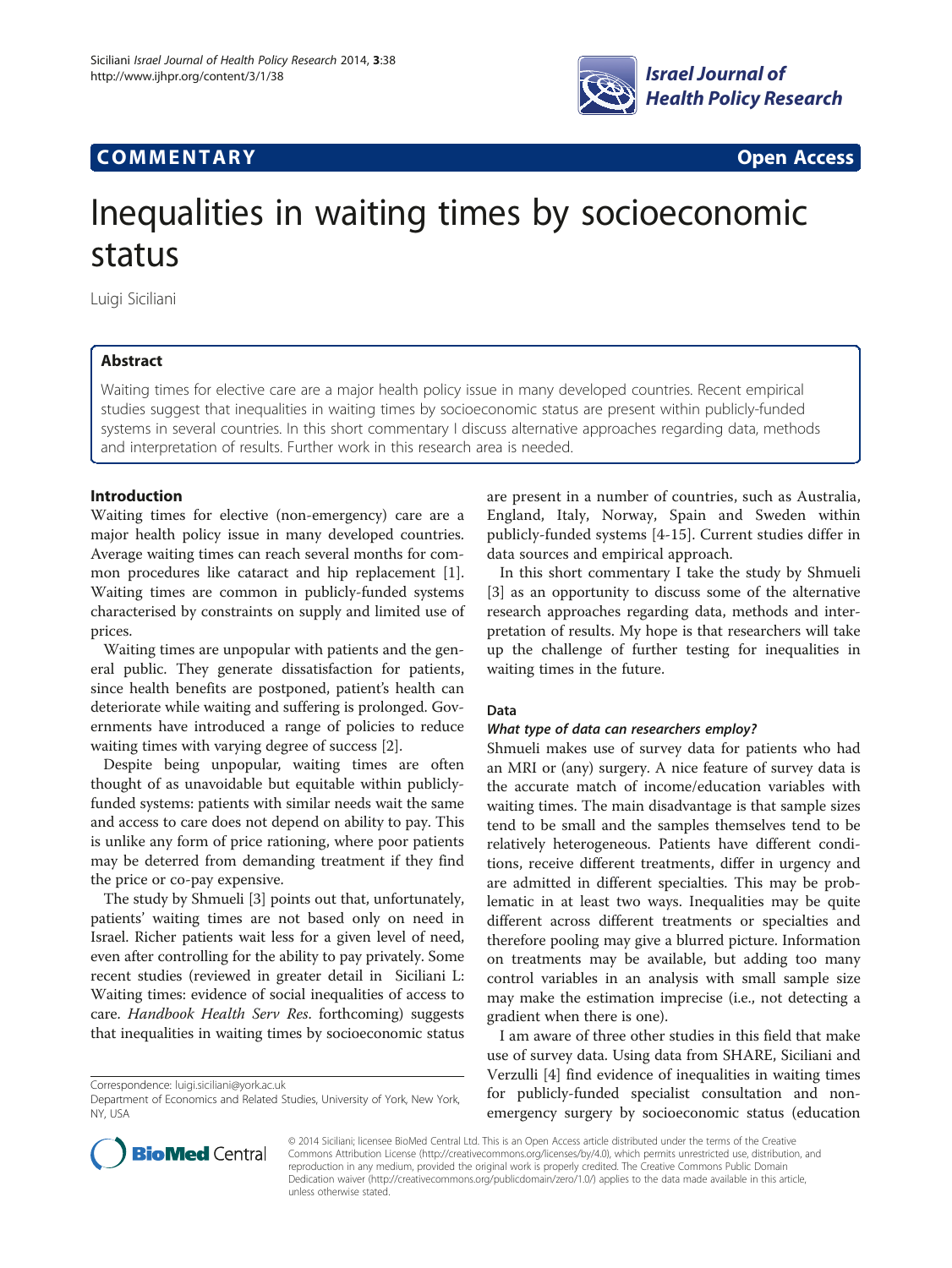and income) for several European countries. Schoen et al. [\[5](#page-2-0)] use data from the 13th annual health policy survey conducted in 2010 by the Commonwealth Fund in eleven countries and report inequalities for some countries - mainly for waiting times for speciality consultation (see [\[6](#page-2-0)] for a separate study for Spain).

### Is there an alternative to survey data?

Several countries measure waiting times as part of the regular data collection from administrative databases of the DRG type. Administrative data can potentially cover the whole population of patients admitted to hospitals for a specific treatment, therefore greatly expanding sample size and reducing heterogeneity. They have been usefully employed in analyses for Australia, England, Italy, Norway and Sweden [\[8](#page-2-0)-[16](#page-2-0)] either for individual procedures (such as hip replacement and cataract) or all procedures. The main disadvantage of administrative data is the difficulty in linking patients' waiting times with the patients' individual income or education (except for some Nordic countries), which is instead typically measured at the small-area level by matching patients with census data.

Both survey and administrative data pose different opportunities for controlling for the health status of the patient, its urgency and severity. Studies using survey data typically do so by controlling for self-reported health or the presence of chronic conditions. Administrative data typically include the number of registered comorbidities. An urgency gradient will remain even after excluding from the study population emergency patients with very short waiting times. It is therefore important to control for urgency and severity for elective patients since they can be correlated with income.

### Which waiting-time measure?

As recognised by Shmueli [\[3](#page-2-0)], ideally we would like to measure the full duration of waits, once the surgery has taken place. I have called this in some previous work the "waiting time of patients treated" [\[1,16](#page-2-0)], which can be available from both administrative and survey data. Some health systems record instead the "waiting time of patients on the list" at a point in time or a census date. By construction this measure is truncated and measures an incomplete wait. The distribution of waits of these two common measures are different but related [\[16](#page-2-0)-[18](#page-2-0)] and both can be usefully employed.

### Methods

A range of regression approaches can be employed. Given the often discretised measure of waiting time in survey data (less than 1 month, 1–3 months, et) Shmueli [[3\]](#page-2-0) uses an ordered probit analysis. Siciliani and Verzulli [[4\]](#page-2-0) have a similar problem and use a negative binomial model (with data reported in 1-month or 1-week

breaks). They suggest that the results are similar with an interval regression approach designed explicitly to deal with discretised data. With administrative data, where waiting times are measured in days, simple Ordinary Least Squares (OLS) models can do a good job at estimating inequalities by socioeconomic status [\[9](#page-2-0),[10,13,14](#page-2-0)]. Alternatively, given that waiting is a duration variable, duration/survival models can be used, e.g. the Cox model [\[10](#page-2-0)]. Finally, we may be interested in identifying differences in waiting times at different points in the wait distribution: quantile-regression can serve for such purpose [[7](#page-2-0),[8\]](#page-2-0).

Legitimately, Shmueli [\[3](#page-2-0)] is worried about sample selection. i.e. patients demanding treatment being different from those not demanding treatment, and such decisions are also dependent on income. This is one of several possible selection mechanisms. Sharma et al. [\[8](#page-2-0)] investigate inequalities in waiting times in Australia within publicly-funded hospitals. But in Australia about half or more of the patients obtain treatment in a private hospital, mainly paid through their private insurance. Since treatments are recorded both for public and private hospitals, Sharma et al. [\[8\]](#page-2-0) estimate a Heckman selection model of the choice of opting for public versus private hospitals. Researchers may want to investigate other forms of selection mechanism depending on data availability and institutional setting.

An obvious explanation for inequalities in waiting times by income in some health systems is the co-existence between public and private sectors, where patients have to pay out of pocket (or be insured) to access the latter. Patients who pay wait little in the private sector, and those who are not willing (or not able) to pay wait long for public treatment. But the literature seems to suggest that inequalities in waiting times are also present within the public sector where income or education should not matter.

What could generate inequalities within the public sector? I like to distinguish between inequalities "within" and "across" hospitals. Inequalities "across" public providers can arise if richer individuals live in wealthy neighbourhoods and hospitals located in such areas are better funded or managed, therefore offering shorter waits (whether this is the case depends on allocation formulas, shortages of particular types of surgeons, the prevalence of complex operations - which may make more difficult to schedule than routine ones, profitability of treatments, attractiveness of the areas for good doctors, etc.). Inequalities "within" a publicly-funded hospital arise if richer patients manage to get ahead in the queue (due to being more assertive, exploiting social networks etcs) or if poorer patients fall behind (e.g. miss appointments). The current literature suggests that inequalities in waiting